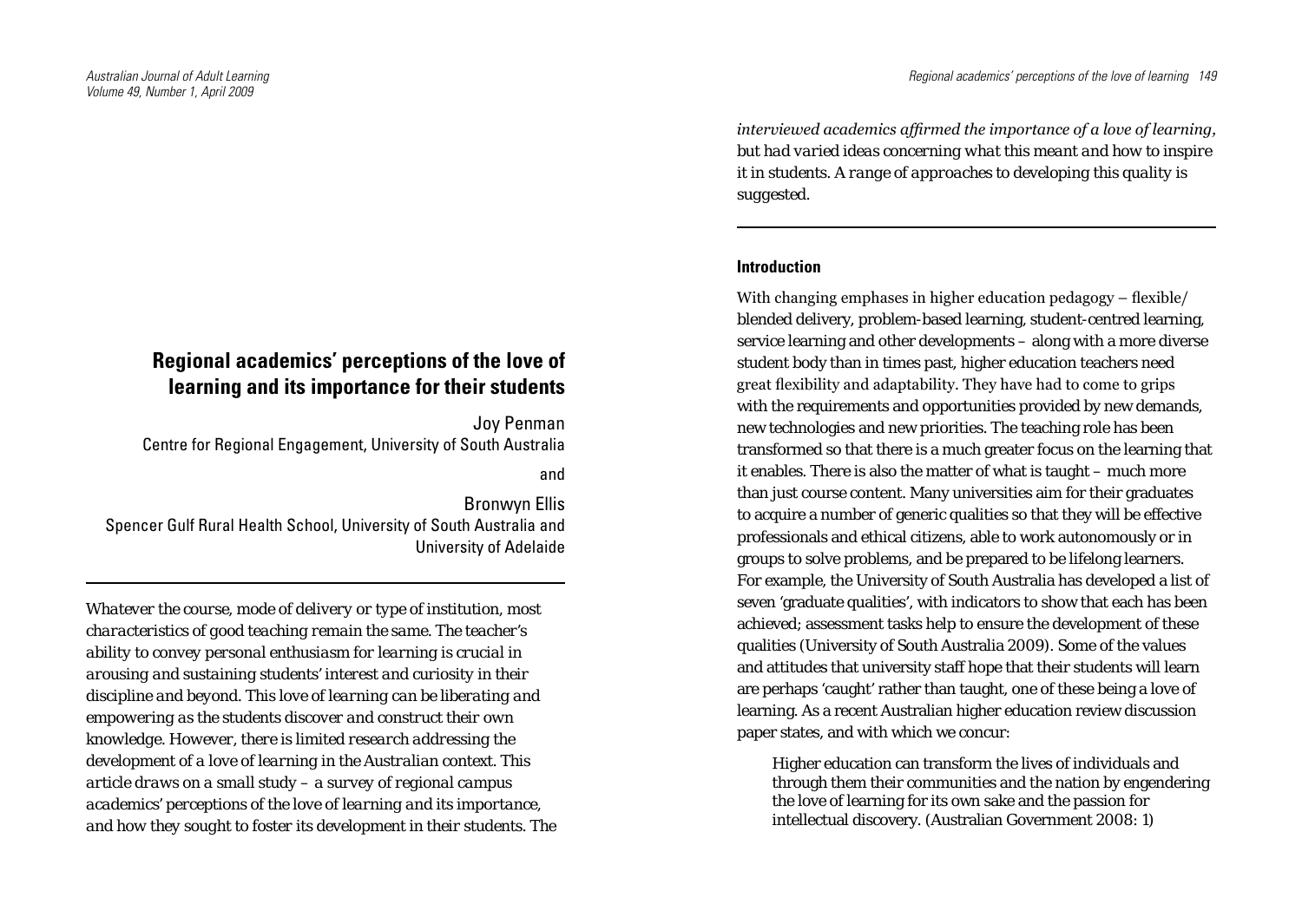The 'love of learning', a concept that can be used by people in many different ways, can be liberating, as learners feel 'a power and capacity to understand, discover, and grasp truth' (Nillsen 2004: 3), these being capabilities previously not imagined for discovering knowledge for themselves. However, research addressing this topic is limited**.**

#### **Love of learning**

Learning has different connotations for different people. Some view it as acquiring information and skills (a positivist view), while others see it in terms of making meaning (a constructivist view). These ideas influence both teaching and learning, for example whether approaches to learning will be deep or surface or achieving (Paterson & Evans 1995, Biggs 1999, Prosser & Trigwell 1999, Ramsden 2003). Drawing on a number of educational researchers and theorists, Moore, Willis and Crotty (1996) have discussed this dichotomy in connection with a study of perceptions of student learning. In using this phrase 'love of learning', we recognise that it may encompass both views of learning. Moreover, it includes not only the idea of wanting to learn, but degrees of joy and enthusiasm attached to this desire.

For millennia, humankind has found delight in learning. For Socrates, as shown in Plato's dialogues, it was 'a perpetual ecstasy' (Sax 2006: 1). A modern philosopher likewise described the joys that learning gave him over the course of his life (Adler n.d.). The psalmist delighted in meditating 'day and night' on God's law (Ps. 1: 2, Revised Standard Version). The idea of 'learning for learning's sake', or knowledge being an end in itself, was expressed in 1851 by Newman in *The idea of a university* (Newman 1851/1962). He showed that this idea was by no means new, citing Cicero's belief (first century BC) that knowledge is the thing that attracts us once physical needs are met:

… as soon as we escape from the pressure of necessary cares, forthwith we desire to see, to hear and to learn; and consider the knowledge of what is hidden or is wonderful a condition of our happiness. (cited in Newman 1851/1962: 79)

This was echoed more recently by Maslow's theory of motivation, with the need to know and understand, and for freedom of enquiry and expression, motivating people once their basic existence and relationship needs (Cicero's 'necessary cares') have been fulfilled (Huczynski & Buchanan 2001, Reeve 2001).

Taking up Newman's ideas, Sax (2006: 2) suggests that currently we should have as our ideal that 'All academic work should always be inspired by love of learning', this 'devotion to learning' being a necessary if not a sufficient reason for engaging in such work. Universities, he holds, can be responsible for cultivating 'the desire to learn', just as countries seek to foster patriotism in their citizens (Sax 2006: 3).

Observation shows that children usually have a natural curiosity to learn about things, with an abundance of 'Why?' questions. Hunt (2008) elaborates on this phenomenon, suggesting how it may be nurtured. A recent discussion has explored the question: 'Do schools quash students' enthusiasm for learning?' (McLeod 2007). Others note a dwindling of 'curiosity and excitement' as students enter adolescence, with parents and schools often having less time available to cultivate these qualities (Stead & Starmer 2003: 1). Therefore, it appears that by the time people reach university this curiosity has often been lost, and needs rekindling and promoting.

Good teaching comprises a number of constant values, regardless of course or program, mode of delivery, or extent to which technology is used. The most important of these values is a 'passion for learning' according to Stein-Parbury (1999: 3), with others being concern and compassion and respect for students as individuals and as learners. This passion for learning 'reflects the value of interest in and inquiry about the world in general and one's discipline in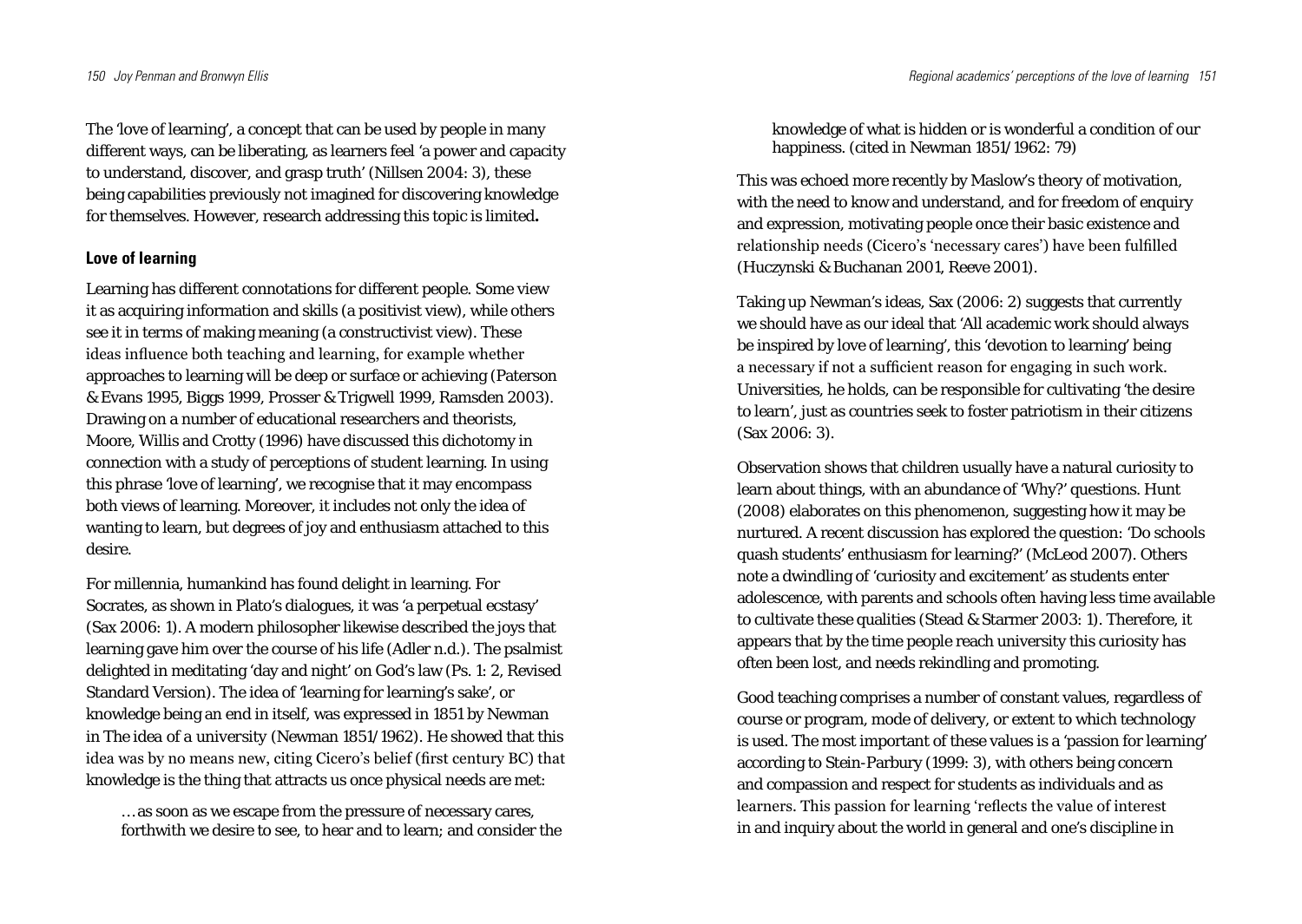specific' (Stein-Parbury 1999: 3). This sense of inquiry or curiosity also relates to one of the other graduate qualities that the university upholds – the ability to pursue lifelong learning (University of South Australia 2009). Whether graduates have this quality depends to a large extent on 'the climate of intellectual inquiry in the institution', what influences that most being 'whether or not the academic staff members themselves manifest a lively curiosity, a passion for their subject and a predisposition towards being continuing lifelong learners themselves' (Candy, Crebert & O'Leary 1994: xiii).

There are a number of reasons for communicating this value to students. For one, there is growing consensus that there is too much emphasis on accessing, gaining and imparting information in current educational systems (Nillsen 2004). While these are important, regurgitating information does not define a mature form of learning. Mature learning comes from within; it comes from 'seeing the immediate and more tangible learning task in a wider context, a context which enlarges the person' (Nillsen 2004: 4). Teachers today feel pressured to cover the content of their courses and try to teach 'everything' about their topics. In putting so much focus on content, which is growing with increasing knowledge and technology, they adopt practices that lead to stifling approaches involving little interaction and creativity. These of course fail to capture the interest and stir the imagination of students (Stein-Parbury 1999), with teachers not able to engage with their students in their learning or journey of discovery. Teachers' love of learning can have the effect of engaging students and promoting optimal learning. At the same time, demonstrating this to students benefits teachers as well by helping them remain up-to-date with advancements in their field.

While some may consider that willpower and determination in study will bear fruit, Simone Weil's opinion is that this is more characteristic of what may be needed in learning manual tasks, whereas 'The intelligence only grows and bears fruit in joy. The joy

of learning is as indispensable in study as breathing is in running' (Weil 1973: 71). Another scholar has commented on this: 'in Weil's perspective, we go to school to ameliorate that attention deficit that is cured not by medication but by a desire to marry our deep gladness with the world's deep hunger' (Boys 2004: 3). A desire to learn has been called 'the greatest tool … with which to achieve [one's] aspirations' (Lawrence 1998: 3), as is borne out by the accounts of many mature-age students who have come to university later in life.

Whether this love of learning can be taught has been addressed by Nillsen (2004). While doubting that it can be taught explicitly, for love 'cannot be imposed from outside' (p. 3), he maintains that 'it is possible to try and create an awareness in the student so that a love of learning can develop spontaneously' (p. 5). Remaining open to all possibilities for student learning, providing a learning environment which is free of fear and rich with opportunities to demonstrate the passion for learning, and facilitating events and circumstances whereby this occurs are ways of encouraging the love for learning. Other approaches that he mentions include providing time for reflection, the use of analogy and quotations, and continually looking for relationships within and across disciplines, the last-mentioned also having been highlighted by Newman (1962) as the great advantage of a university environment.

#### **An investigation into academics' ideas about the love of learning**

Academic staff members from a regional university campus, located in a small city 400 kilometres from its state capital, were invited to contribute their thoughts concerning the love of learning. The selection criteria were that they were currently teaching or had taught previously (for at least two years) in any of the undergraduate programs offered through the campus, and that they were willing to participate in the study. Ten academics contributed, deemed adequate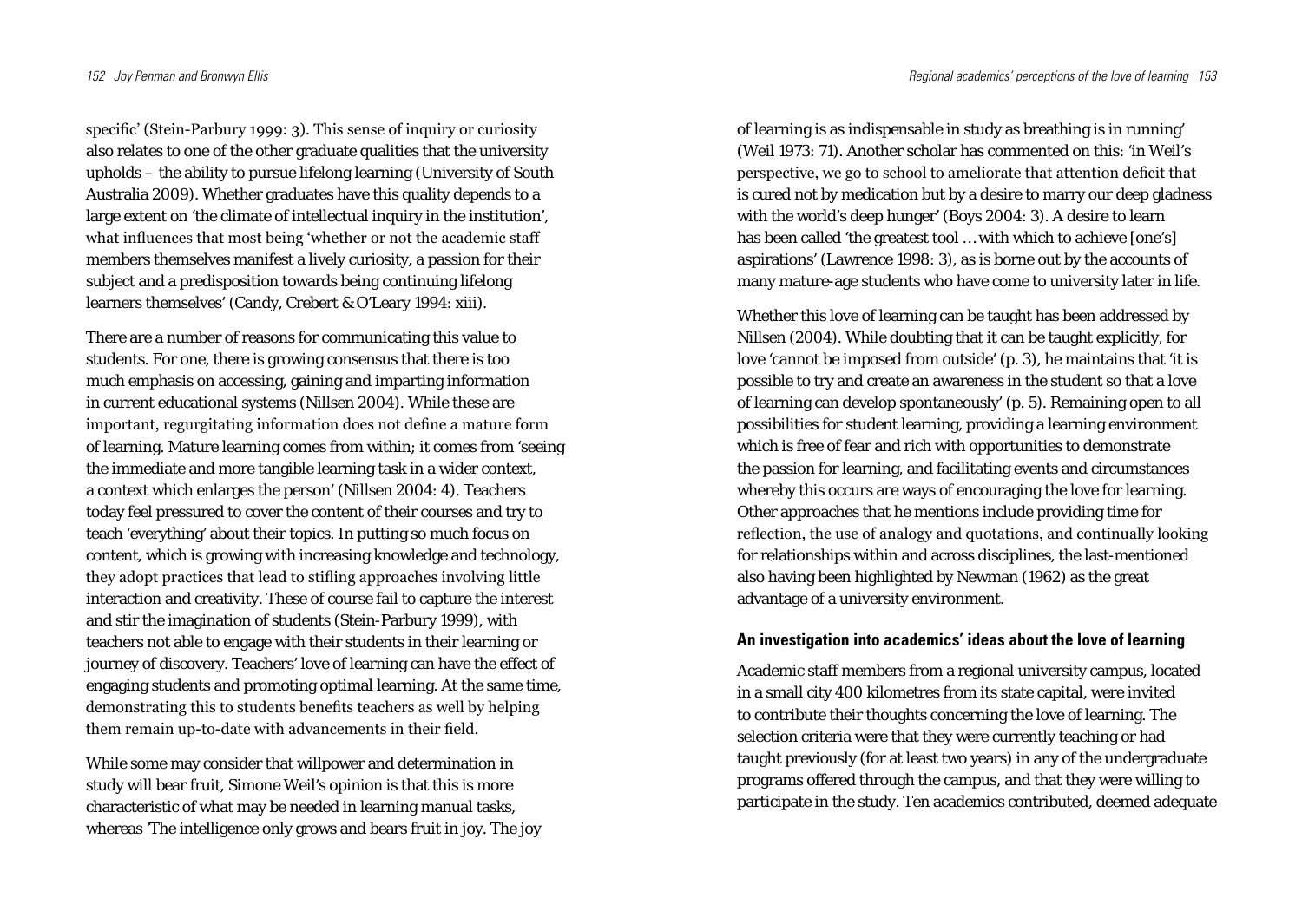considering the relatively small number of academic staff at the regional campus. They represented all program areas.

The campus, which is the headquarters for the University's Centre for Regional Engagement, currently has undergraduate degree programs in Business, Nursing and Social Work, an associate degree program (two years) in Engineering, a University Foundation Studies program, and postgraduate programs for students in areas such as health and community development. Staff are also involved in delivering courses to another regional centre in the south-east of the state, and farther afield to external students including a large cohort of Open Universities Australia students. The campus is host to a local University of the Third Age (U3A) group, who provide an on-site example of retired people continuing to learn for the love of it.

### **Aims and approach**

The aims of this study were to:

- clarify the notion of love of learning held by these rural academics
- determine the value they ascribed to love of learning
- examine how they sought to inculcate love of learning through their teaching, and
- • explore how academics could be assisted in encouraging the love of learning amongst students.

A descriptive-interpretative approach to research was used to answer the questions on whether rural academics do in fact encourage love of learning and how they inculcate this in their students. This approach enabled an exploration of meanings associated with 'love of learning' and the identification of individualised methods of seeking to inculcate it.

Qualitative data were gathered by means of either short interviews or as written responses to four questions, depending on the respondents' preferences and time availability. In the case of interviews, which

were intended to be conversational, a semi-structured approach was taken, so as to guide the discussion and ensure that the same questions were explored with all participants. The purpose of the study, potential outcomes and actual involvement were explained to the academics who agreed to participate. Participation was completely voluntary, and participants provided written consent for the use of their comments in this paper, on the understanding that their names would not be used and that they would not be identified in any way in the reporting. Research data from interviews were documented, with participants having the opportunity to verify the accuracy of the notes taken and make alterations as necessary.

The following questions were used to trigger discussion of the participants' experience:

- • What is your notion of 'love of learning'?
- Is it important to inculcate this in our students?
- Why is it important? (Or, if it is not important, why not?)
- From your experience as an academic, how do you inculcate this in your students?

# **Participants' perceptions**

Participants were able to express their views, thoughts, attitudes, feelings and experiences of the love of learning and share how they endeavoured to increase students' desire to learn at greater depth. Interpretive analysis of the responses to the questions follows.

## What is your notion of 'love of learning'?

There were differing notions offered by the participants, ranging from references to the 'pleasure' involved to its unceasing nature, which provided 'pieces of the jigsaw puzzle' to complete the picture of what is meant by 'love of learning'. Several referred specifically to their own love of learning. 'The passion one has for new knowledge and understandings' was one participant's response, while two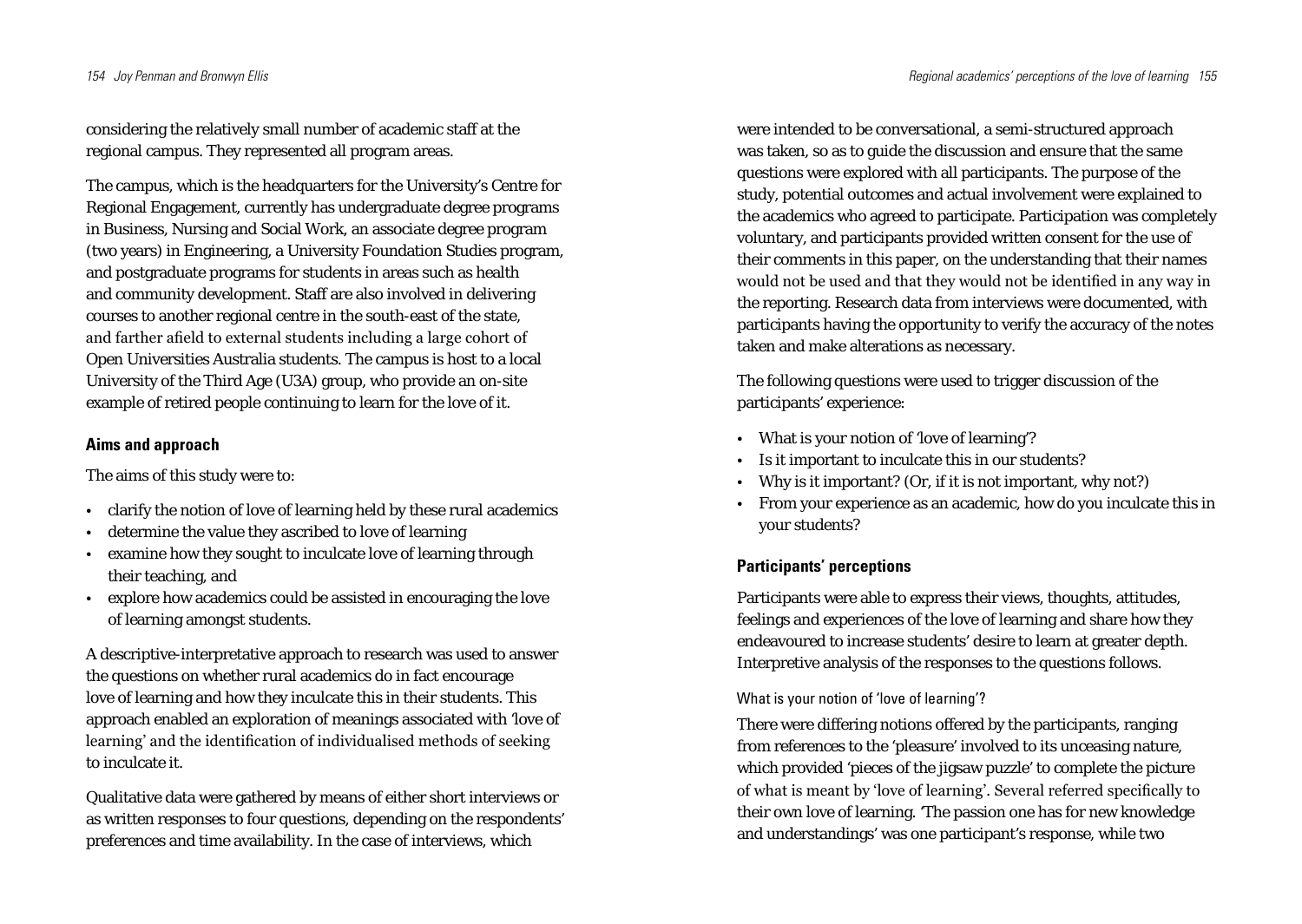others similarly mentioned 'getting pleasure' from studying and exploring the new, whether areas of knowledge or skills. It brought 'intrinsic rewards', being 'learning for its own sake' and with 'no other motivation'. One stressed that it involved going beyond what had to be learned as part of a study course. Continually learning as a part of one's lifestyle was mentioned by three participants, referring to their own situation, and so it was 'endless', involved maintaining a sense of curiosity, and had the potential to bring a measure of wisdom. It also involved empowerment, acquiring the knowledge that enabled better decision-making. Motivation for learning came from within the self, and involved seeing connections and a purpose and use for this learning, said another, diverging a little from the 'for its own sake' stance. Another similarly recognised that there was also satisfaction in finishing a course or a qualification, a point also alluded to by two other participants. Here is one participant's response, which highlighted the idea of the dynamic, exciting quality of learning:

My notion of love of learning is I like to see the lights come on in people's brains. I think it is not only stimulating learning but they can see more questions to answer and they get excited with the topic but also learning because it achieves something.

Is it important to inculcate this in our students?

The majority of the ten participants (seven) were quite definite about the importance of encouraging a love of learning in their students, using expressions such as 'very much so' and 'absolutely', and remarking that 'this needs developing'. One stated:

As teachers, we do not only impart content. We do more than that. We try to build capacity and empower students to learn for themselves.

Others recognised that some students had a love of learning that should be encouraged, but admitted that many students sought extrinsic rewards: 'gaining a prerequisite for another course, earning a degree parchment as a pathway to a job, etc.', or 'a bigger pay packet'.

I think there is a continuum: some may enjoy the sense of achievement that they get from gaining good grades rather than the actual learning of new material.

One remarked on the workload of students, with 'so much to do that they haven't got time to exercise a love of learning'. On the other hand, this participant expected to see 'at least a strong interest in their subject' in honours students.

Why is it important? (or Why is it not important?)

The importance of encouraging a love of learning was seen in terms of personal, career and societal benefits. With regard to personal benefits, it was seen as part of 'personal growth', 'important for the development of the person', generally 'useful' and 'an enjoyable part of life'. Developing habits of learning and enthusiasm for it would assist them to 'become resourceful, independent, lifelong learners', which would be 'a need for all of them' in all aspects of their lives, and 'important for their professional practice'. In order 'to best serve their client, they need to continue to learn' was one comment from the human services area:

I think this is very important as the learning does not stop once they have their degrees, it is a lifelong process. So to encourage students to have a love of learning is very important for their development as professionals.

Without it 'there will be no improvement for imparting knowledge'. It was important for continuity of professional knowledge:

I consider it a type of handover and I want them to carry on the care and adjust it to their own needs and those of others.

These qualities would enable them to 'extend their influence' and 'benefit society as they will become the leaders of the future'.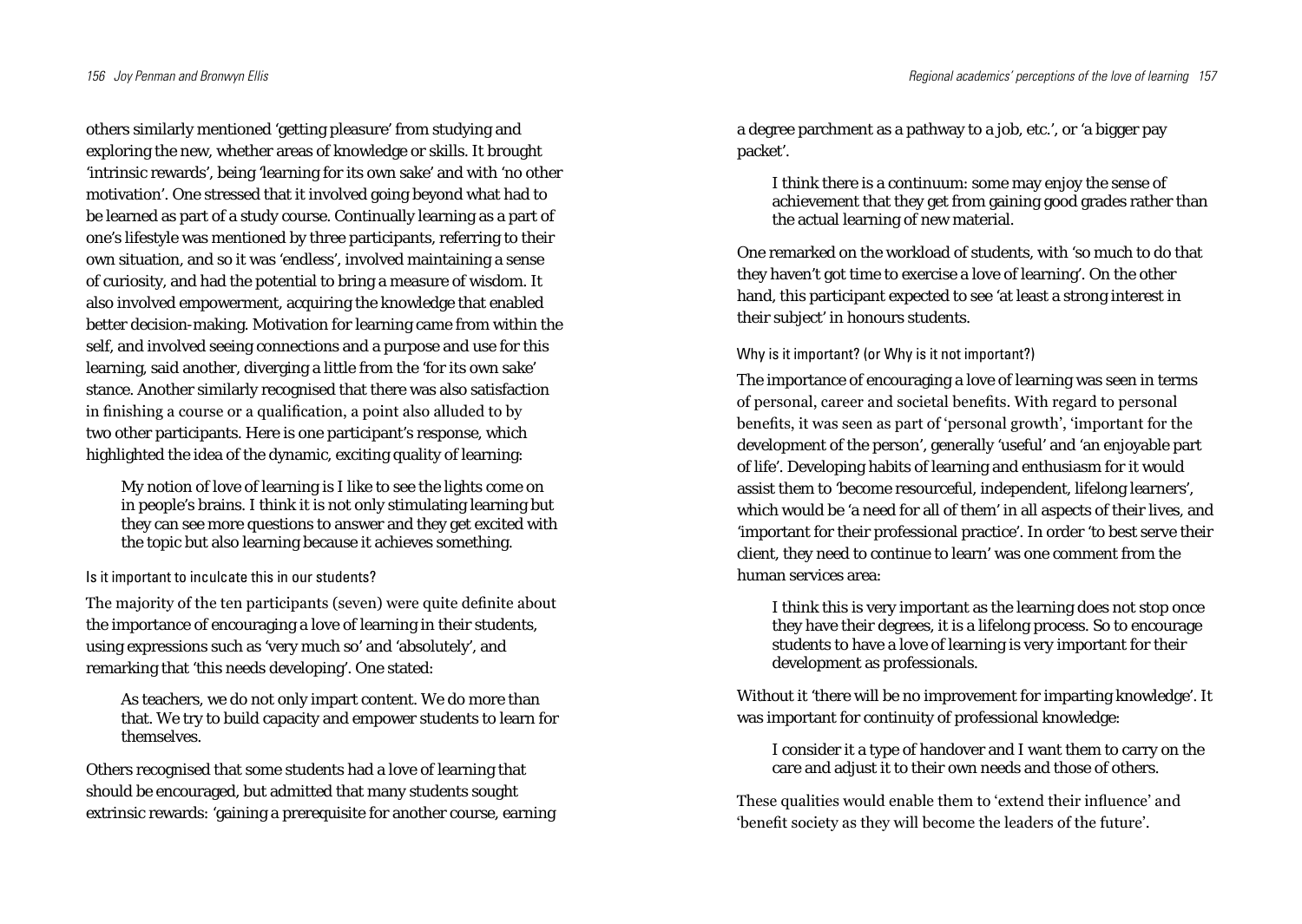Love of learning would counteract some of the less interesting aspects of some courses:

Because service learning is boring if there is no love/motivation for them to know the knowledge. I think it's definitely necessary for students to motivate themselves to learn. To look broader and seek information from a variety of resources including themselves as a resource for learning. Without the development of the person (love of learning), it is difficult for students to see the need to learn because they are separated from the knowledge.

Those disagreeing that it was important to inculcate love of learning in their students (though not saying that love of learning itself was unimportant) took the stance that it was unrealistic to expect to inculcate love of learning. These three participants thought that most students were there 'simply to do the work necessary to get a qualification to get them into a profession', as one expressed it, and lacked the time to do more than the essentials of their course.

From your experience as an academic, how do you inculcate this in your students?

One way of fostering love of learning and the recognition that learning was a continuing need was to emphasise to students that what they encounter in their courses is 'just the beginning', that they should recognise the 'need for extra learning' and realise that there is 'so much more to know'. This needed to be reinforced with lecturers' own experiences regarding the gap between what they had learned at university and what they still needed to learn later in their profession, thus 'showing the benefits' of learning.

While lecturers could not teach everything, they could help students to identify the gaps, and provide 'the tools for research and the skills in writing', teaching students 'the skill and know-how to find the answers'. Research tools would include knowing how to access the resources necessary for acquiring information – 'such things as books, sites, journals', and learning 'analysis and problem-solving skills' and 'how to be resourceful'. These are related to the development of some of the University's 'graduate qualities'

Lecturers' enthusiasm and motivation were mentioned by several respondents; they acted 'as a role model' by being examples of a love for learning, 'showing passion for learning' and also talking about its importance, though this was secondary to demonstrating it. One commented:

What the lecturer is doing needs to be interesting and exciting so that students experience this and students will be influenced. If you have love for it, it will come through.

For another, motivation relating to the topics and towards passing this on to students was 'communicated to students and that enthusiasm then makes them want to learn and be part of the discussions'.

According to participants, links made between theory and practice were enhanced by remaining 'professionally alive'. These 'valid and useful' connections to real-life situations, relating what was being learned to 'practice experience', put the theory into context. Discussion of case scenarios helped in applying their 'tool kit' of theories and frameworks, and reinforced the need for gathering additional information to meet individual clients' needs. Newsletters and other links with professional bodies enhanced learning for the students, and showed the 'importance of networks and continuing professional development':

I use an experiential approach, as it is a good way to explain difficult concepts and to look at how others dealt with those issues plus impart and obtain further ideas. I think of the parable of the sower – some went on to thorny ground, some on stony ground and some into good soil. I hope our students are good soil and I try to provide good seed.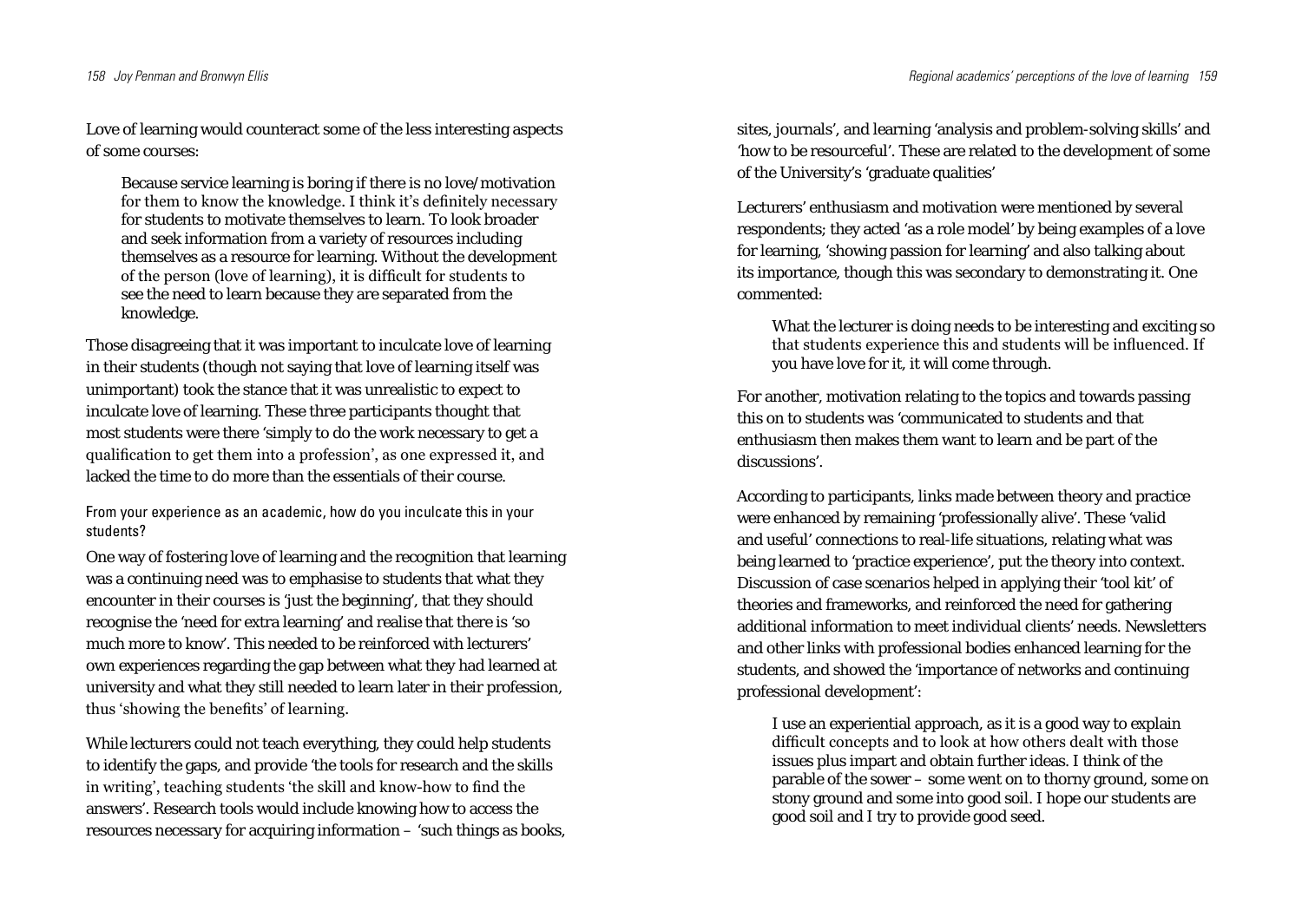It was also important to provide students with 'opportunities for them to feel the rewards' of learning, and to work with them:

… being proud of them if they found the knowledge (acknowledge their efforts and direct them to another view ...). Stimulating them to seek out those links between what they know, their learning, other subjects (courses), and inquire into what don't know.

Even a participant who claimed not to have succeeded in inculcating a love of learning made comments that indicated ways of promoting this:

Of the many students I taught in my time (at two different campuses, one metropolitan and one regional), very few exhibited a level of enthusiasm that I would equate with a love of learning. I enjoyed interacting with such students and helped them study in depth things that other students didn't care about. I didn't feel I could claim any credit for them being like that – they just had that tendency and I fostered it.

The same participant emphasised the importance of making 'teaching relevant to the needs of their profession', even if that meant 'teaching some things that were just plain boring, no matter how you presented the material':

Basically, my first priority was the syllabus, which determined what had to be taught, and then I accentuated the bits I saw as most relevant, and tried to make them as interesting as possible.

Another was also unsure about success in presenting 'the ideal of pursuing knowledge irrespective of career outcomes', and yet greatly appreciated hearing students 'say that they had really developed a love of learning, and how their university study had broadened their outlook and transformed the way they saw themselves and their potential':

I remember once feeling really pleased when an engineering student told me that he was going to transfer and study English literature because that was what he really wanted to do. While I would hope that many engineering students are studying in that field because they really want to, it was encouraging to hear some aims that weren't purely career-related.

Love of learning could be promoted in multiple aspects of university teaching:

Through my teaching, through the experiences I share, through the activities we do in tutorials and through assessment.

### **Discussion and implications**

Though participants revealed both positivist and constructivist ways of looking at learning, and a range of notions of love of learning and many approaches to inculcating this were uncovered, its importance and beneficial effects were highlighted by this study. The possession of this quality impacts on personal, professional, and societal growth and development, as affirmed by the participants, who indicated factors likely to enhance this love, such as environmental and relational factors, along with positive attitudes, values and behaviour of teachers and students.

Can we be more deliberate in encouraging a love of learning? A good first step is for the educator to provide an environment that transmits or communicates this love of learning to the student. Learning and love for learning has an element of fun/curiosity, which is not forced. Incorporating humour and laughter and an informal atmosphere can help ensure that the study environment is 'fear-free', something that Nillsen (2004: 1–2) identified as significant, one where students on their way to understanding are not afraid to give answers that may not be correct. A classroom climate characterised by anxiety leads to surface learning: 'Anxiety distracts students: the point is to avoid the threat, not to engage the task deeply' (Biggs 1999: 70). Hence building up good teacher–student relationships is pivotal, with teachers as facilitators and fellow learners in a partnership with students,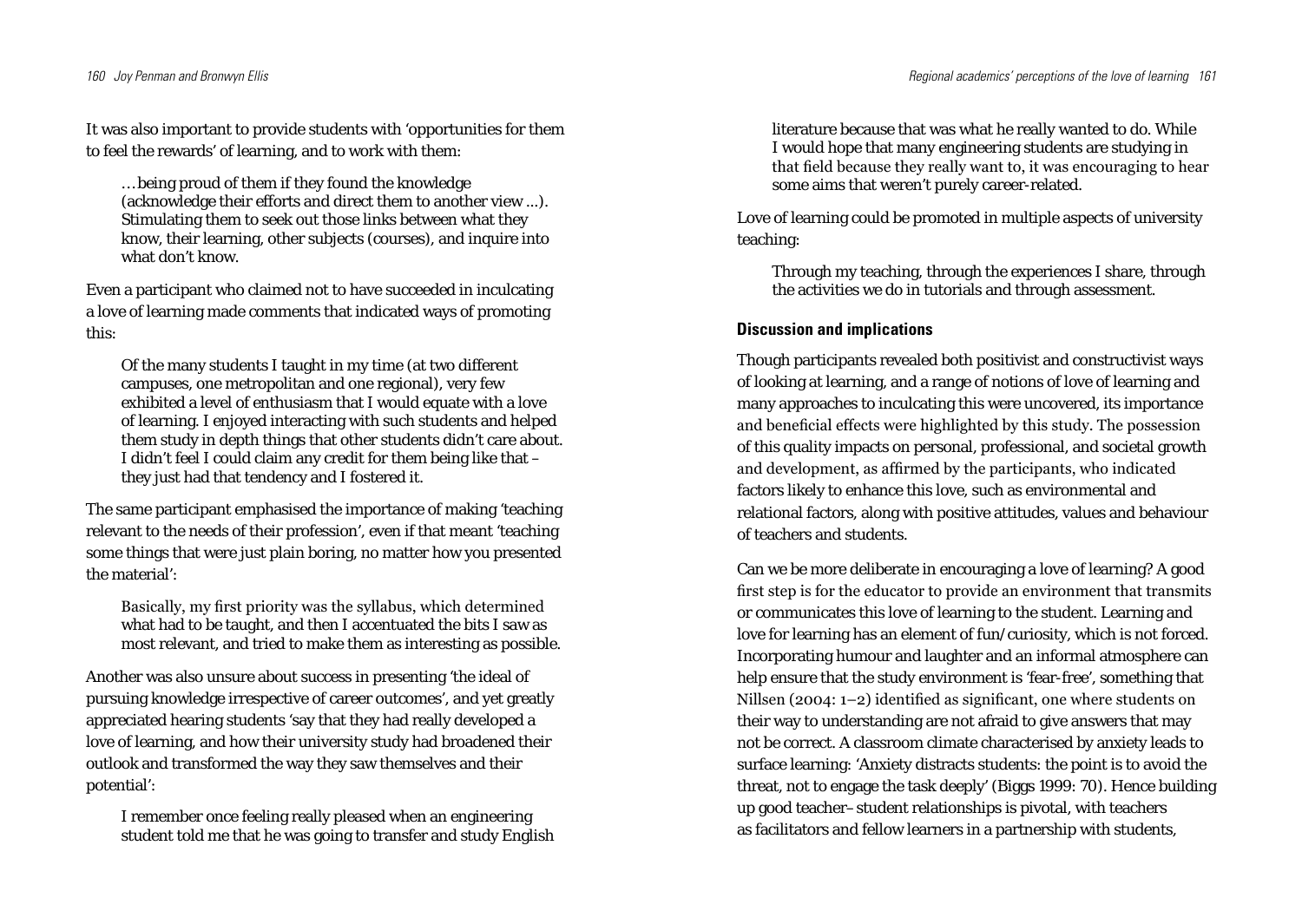modelling their own enthusiasm for learning, and heightening interaction and engagement.

The concern expressed by several participants to convey to students the relevance of what was being learned to their future professional context reflects the necessity identified by Nillsen (2004) for 'seeing the immediate and more tangible learning task in a wider context … which gives a long term point to learning new skills' (p.4), giving rise to a 'mature love of learning' (p.4). The 'sense of both strengths and weaknesses in one's knowledge and within oneself' (p.6), also part of this mature love, was also referred to by participants in emphasising to students that there is always more to learn.

Finding ways to foster love of learning in students can become part of what Boyer called the 'scholarship of teaching' (Boyer 1990). Such 'teaching both educates and entices future scholars' (Boyer 1990: 23), and great university teachers 'stimulate active, not passive, learning and encourage students to be critical, creative thinkers, with the capacity to go on learning after their college days are over … inspired teaching keeps the flame of scholarship alive' (Boyer 1990: 24). From our interpretation of their responses and also our knowledge of the participants, we can conclude that all of them exhibit this desire to continue learning. It is imperative for all higher education teachers to reflect on their own teaching philosophies and practices, so that they truly engage with their students.

An awareness of the fact that students will have varying preferences for ways of engaging with new content, peers and teachers is crucial; space needs to be created to accommodate these preferred approaches (Kolb & Kolb 2005). By incorporating a range of learning contexts and appealing to as many senses as possible, a lecturer will be more likely to ensure a quality learning experience for all, with a greater number of students continuing enthusiastically with their learning journey. Likewise, it is important to be aware of the range of experiences that the students bring to a course, including life

experience and 'prior experience of learning and teaching' so that links can be made and built upon (Prosser & Trigwell 1999: 175).

When evaluating teaching, a teacher's ability to inspire a love of learning in university students should be considered. However, it is debatable whether it is possible to measure the success of this. Certainly, as part of the 'scholarship of teaching', academics should reflect upon the extent to which their students have developed or increased in enthusiasm for the subject and for continuing to learn beyond it. The true influence of the academic may be seen only in hindsight years later. To determine whether lecturers' strategies are having the desired effect, students' perceptions should also be explored.

Some of the very basic ideas for nurturing young children's natural interest in learning also have application for older students, such as allowing time for thinking, and providing opportunities for firsthand experience in a stress-free setting (Hunt 2008). The students have a role to play, too, in motivating themselves, changing negative attitudes, moving away from simply focusing on a qualification, and being willing to commit to lifelong learning (Candy 2000).

The university and community environment as well should be conducive to developing love of learning. A regional campus with smaller classes has advantages for greater interaction and access to the facilities that are available, while it may have some disadvantages in limited resources and access to a range of experts. While it is easy to think that the World Wide Web has broken down all barriers, equity issues must still be borne in mind, as there are students unable to afford some of the latest technology.

Not only have academics involved in the delivery of courses had to adjust to changes in higher education, others who play a part in teaching higher education students have also been affected. For, as well as course lecturers and tutors, the term 'higher education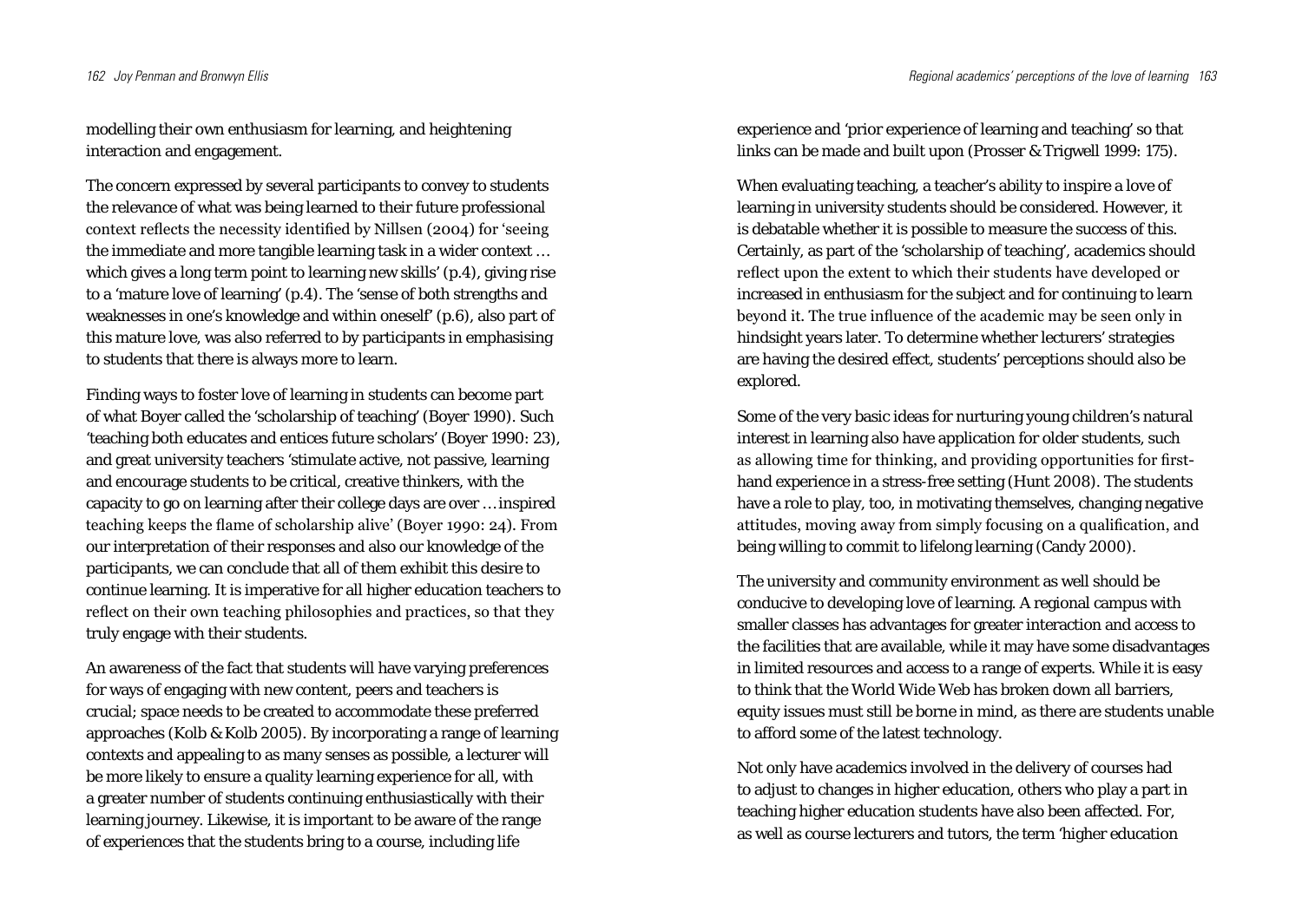teachers' can be seen as embracing a broader range of professionals – staff involved in academic skills development, careers counsellors, library staff, clinical preceptors and other supervisors of placements and practica (for example, school teachers, in the case of teacher education students), information technology staff (at least those who interact with students), community role models, and fellow students in collaborative learning contexts. These other 'higher education teachers' may also make a significant contribution to the development of a love of learning.

In these endeavours, university administration can support teachers by making available relevant professional development activities to improve the quality of teaching and learning, making helpful resources available to encourage informal networking among all engaged in higher education teaching, and by funding academic developer positions.

The study had a number of possible limitations. To begin with, participants were not asked to define 'learning'; however, the ways in which they have referred to 'love of learning' gives some indication of whether they have a positivist rather than a constructivist stance or vice versa. Another limitation was that the questions were based on the assumption that the love of learning can be taught. In fact, it would have been appropriate to include a question on whether participants thought that this was possible. Another gap was that no evaluation has been included to determine the success of the participants' strategies in inculcating love of learning. Likewise, there is no measure of the extent or frequency of their use of these strategies. Another study comparing the responses of metropolitan academics with those of the current study participants would enrich our understanding. Students' perceptions with regard to the development of a love of learning have not been surveyed as part of the study. These limitations suggest scope for further research.

### **Conclusion**

This study has extended our understanding of notions of love of learning, drawing from the views of the regional academics involved. Love of learning as a concept is alive and well, conjuring up ideas of pleasure, satisfaction, endless quest for knowledge and understanding, empowerment and connection. It is important to encourage others to pursue it, as it has personal, professional and societal benefits.

While there are varying ideas and approaches to developing this quality among students, the following holds true for most of our participants, showing that love of learning is embedded in good learning and teaching principles, values and practices:

There can be no good learning or teaching without a sense of excitement, without an awareness that we are all, students, teachers and academic developers, on a path of continuous discovery. (Prosser & Trigwell 1999: 175)

Multiple strategies for encouraging love of learning mentioned by participants in this study include: talking specifically about it, increasing motivation by communicating enthusiasm, acting as a role model, drawing from one's own experience, explaining that learning is a journey, and providing tools and skills for research and further learning.

The potential benefits of this study include: increasing awareness and knowledge of how to inspire awareness of the inner capacities of students so as to encourage a love of learning; understanding how this transpires through interaction or engagement amongst all concerned: students, staff, and others contributing to higher education; identifying ways by which academics may be supported to inculcate love of learning; and understanding factors that may enhance or deter the love of learning.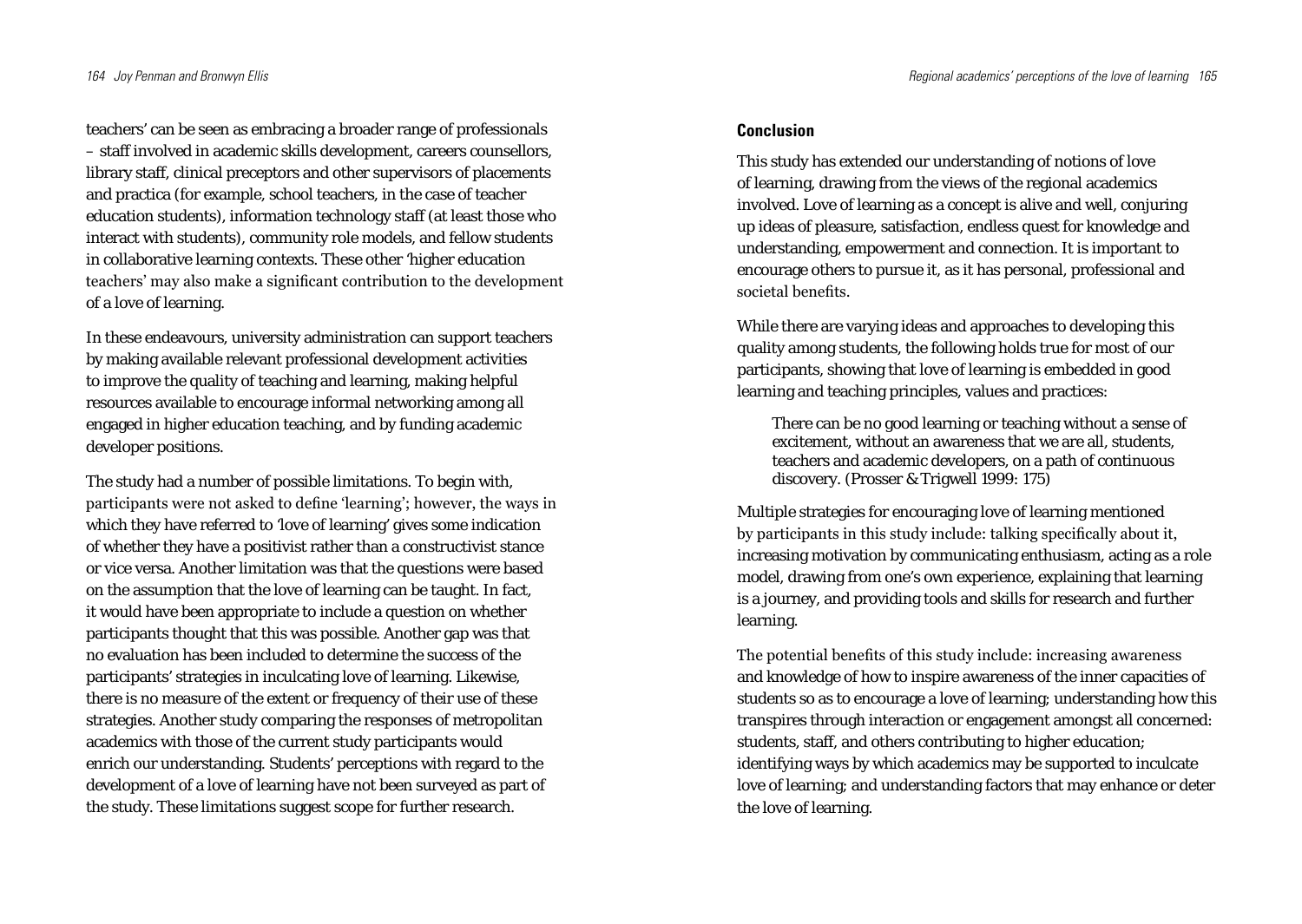It is hoped that other university academics may learn from the participants' strategies, or at least receive affirmation for their own successful teaching approaches.

# **References**

Adler, M.J. (n.d.). 'The joy of learning', *The Mortimer J. Adler Archive,* http://radicalacademy.com/adlerjoyoflearning.htm [accessed 3/8/08].

Australian Government. Department of Education, Employment and Workplace Relations (2008). *Review of Australian Higher Education Discussion Paper*, Canberra: Commonwealth of Australia, www.deewr.gov.au/HigherEducation/Review/Documents/RTF/ ReviewofAustralianHigherEducationDiscussionpaper.doc [accessed 9/4/09].

- Biggs, J. (1999). *Teaching for quality learning at university: what the student does*, Buckingham, UK: Society for Research into Higher Education and Open University Press.
- Boyer, E.L. (1990). *Scholarship reconsidered: priorities of the professoriate*, Princeton, NJ: Carnegie Foundation.
- Boys, Sr M.C. (2004). 'The love of learning and the desire for God', Commencement Address, 17 May, Hebrew Union College-Jewish Institute of Religion, Los Angeles. www.huc.edu/newspubs/GradSpeeches/2004/ Sister%20Mary%20C.%20Boys%20Graduation%20LA%202004.pdf [accessed 28/8/08].
- Candy, P. (2000). 'Knowledge navigators and lifelong learners: producing graduates for the information society', *Higher Education Research & Development*, 19(3): 261–277.
- Candy, P., Crebert, G. & O'Leary, J. (1994). *Developing lifelong learners through undergraduate education*, Canberra: Australian Government Publishing Service.
- Huczynski, A. & Buchanan, D. (2001). *Organizational behaviour: an introductory text*, 4<sup>th</sup> ed., Harlow UK: Financial Times/Prentice Hall.
- Hunt, J. (2008). 'Nurturing children's natural love of learning', The Natural Child Project, www.naturalchild.org/jan\_hunt/unschooling.html [accessed 1/8/08].
- Kolb, A.Y. & Kolb, D.A. (2005). 'Learning styles and learning spaces: enhancing experiential learning in higher education', *Academy of Management Learning & Education*, 4(2): 193–212.
- Lawrence, B. (ed.) (1998). *An age of learning*, Armidale, NSW: Student Services Centre, University of New England.
- McLeod, S. (2007). Do schools quash students' enthusiasm for learning? Techlearning blog, www.techlearning.com/blog/2007/03/do\_schools\_ quash\_students\_enth.php [accessed 25/7/08].
- Moore, B., Willis, P. & Crotty, M. (1996). *Getting it right; getting it together: perceptions of student learning in the University of South Australia*, Adelaide: Flexible Learning Centre, University of South Australia.
- Newman, J.H. Cardinal (1851/1962). *The idea of a university defined and illustrated in nine discourses delivered to the Catholics of Dublin in occasional lectures and essays addressed to the members of the Catholic University.* Introduction and notes by M.J. Svaglic, New York: Holt, Rinehart and Winston.
- Nillsen, R. (2004). 'Can the love of learning be taught?' *Journal of University Teaching and Learning Practice*, 1(1): 1–9, http://jutlp.uow.edu. au/2004\_v01\_i01/pdf/nilsen\_001.pdf [accessed on 24/7/08].
- Paterson, H.M. & Evans, J.C. (1995). 'Teaching and learning: the interface', in McNaught C. & Beattie K. (eds.), *Research into higher education: dilemmas*, directions and diversions, Melbourne: HERDSA Victoria: 111–127.
- Prosser, M. & Trigwell, K. (1999). *Understanding learning and teaching: the experience in higher education*, Buckingham, UK: Society for Research into Higher Education and Open University Press.
- Ramsden, P. (2003). *Learning to teach in higher education*, 2nd ed., London: RoutledgeFalmer.
- Reeve, J. (2001). *Understanding motivation and emotion*, 3rd ed., New York: John Wiley.
- Sax, B. (2006). 'Learning the love of learning: Newman's ideal updated', *Liberal Arts Online*, April: 1–4, www.wabash.edu/cila/docs/ Apr06Learning%20theLove.PDF [accessed 26/8/08].
- Stead, E.A. & Starmer, C.F. (2003). 'Restoring the joy in learning', http:// frank.itlab.us/learning/joy.html [accessed 3/8/08].
- Stein-Parbury, J. (1999). 'Holding on and letting go: maintaining good teaching in troubled times', *HERDSA News*, 21(3): 1, 3–5, http://www2. fhs.usyd.edu.au/ugcr/parbury.htm [accessed 25/7/08].
- University of South Australia (2009). 'Graduate qualities', www.unisanet. unisa.edu.au/gradquals/ [accessed 24/3/09].
- Weil, S. (1973). *Waiting on God*, translated from the French (*Attente de Dieu*) by Emma Crawford, London: Collins.